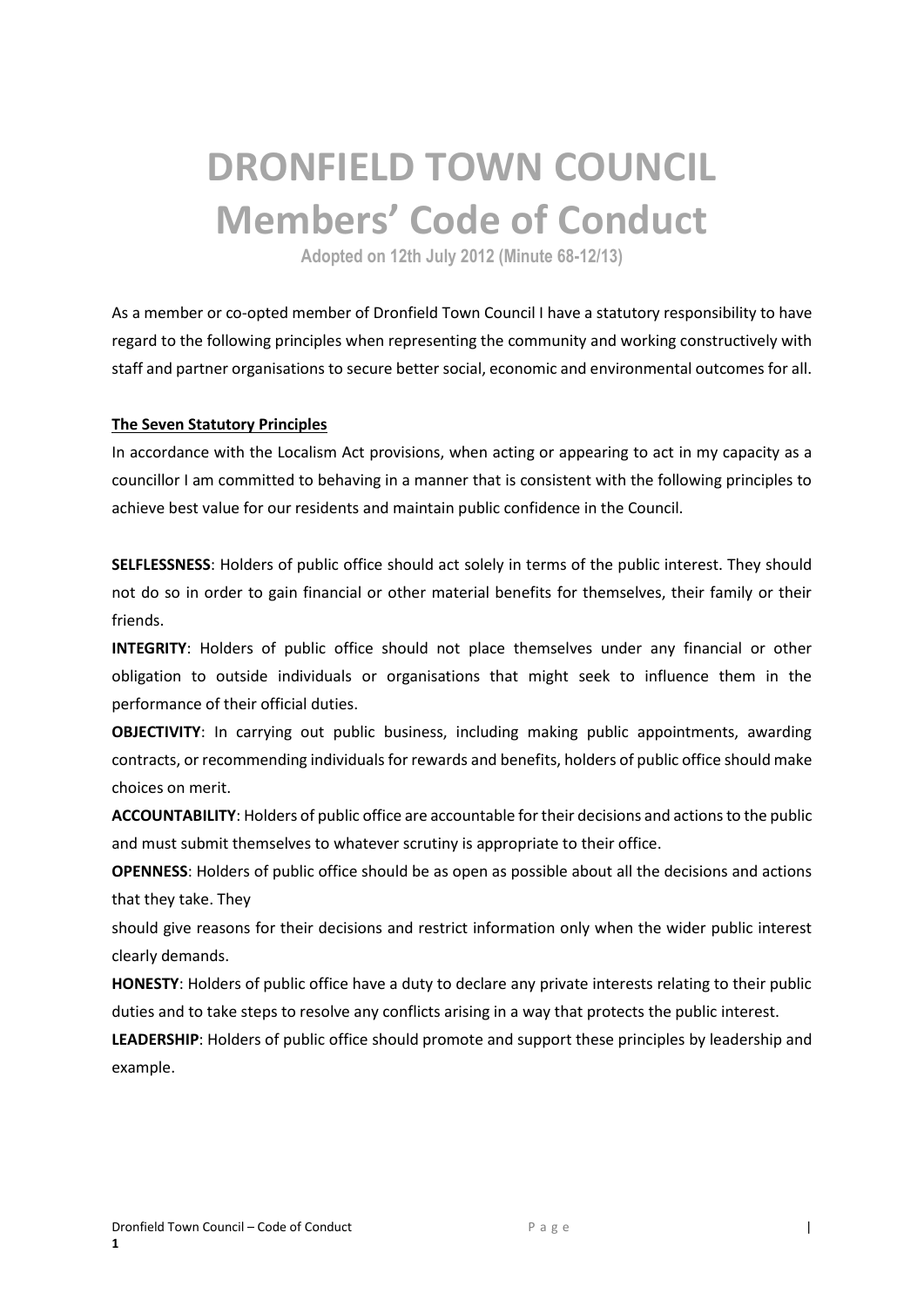## **General Conduct**

As a Member of Dronfield Town Council, I will ensure my conduct is in accordance with the statutory principles of this Code of Conduct by:

- $\lambda$  Dealing with people fairly, appropriately and impartially.
- $\blacktriangle$  Behaving in accordance with the Council's legal obligations, alongside any requirements contained within the Council's policies, protocols and procedures, including on the use of the Authority's resources.
- $\blacktriangle$  Acting in accordance with the Council's ICT policies, ensuring that ICT resources are not used improperly and having regard to any applicable Local Authority Code of Publicity made under the Local Government Act 1986.
- $\uparrow$  Not allowing other pressures, including the financial interests of myself or others connected to me, to deter me from pursuing constituents' casework, the interests of Dronfield Town or the good governance of the Authority in a proper manner.
- $\triangle$  Complying with the requirements of the Council's Protocol on Gifts and Hospitality by registering with the Monitoring Officer any item of hospitality that I receive.
- $\triangle$  Exercising independent judgement and not compromising my position by placing myself under obligations to outside individuals or organisations who might seek to influence the way I perform my duties as a member or co-opted member of my Authority.
- $\lambda$  Listening to the interests of all parties, including relevant advice from statutory and other professional officers, taking all relevant information into consideration, remaining objective and making decisions on merit.
- $\lambda$  Being accountable for my decisions and co-operating when scrutinised internally and externally, including by local residents.
- $\lambda$  Contributing to making the Council's decision-making processes as open and transparent as possible. I will do this by allowing residents to access information they are entitled to by law, helping them to understand the reasoning behind the decisions taken and enabling them to be informed when holding me and other members to account.
- $\lambda$  Restricting access to information when the wider public interest or the law requires it.
- $\lambda$  Valuing my colleagues and staff and engaging with them in an appropriate manner and one that underpins the mutual respect between us that is essential to good local government.
- $\blacktriangle$  Always treating people with respect, including the organisations and public I engage with and those I work alongside.
- $\blacktriangle$  Providing leadership through behaving in accordance with these principles when championing the interests of the community, with other organisations, as well as within this Authority.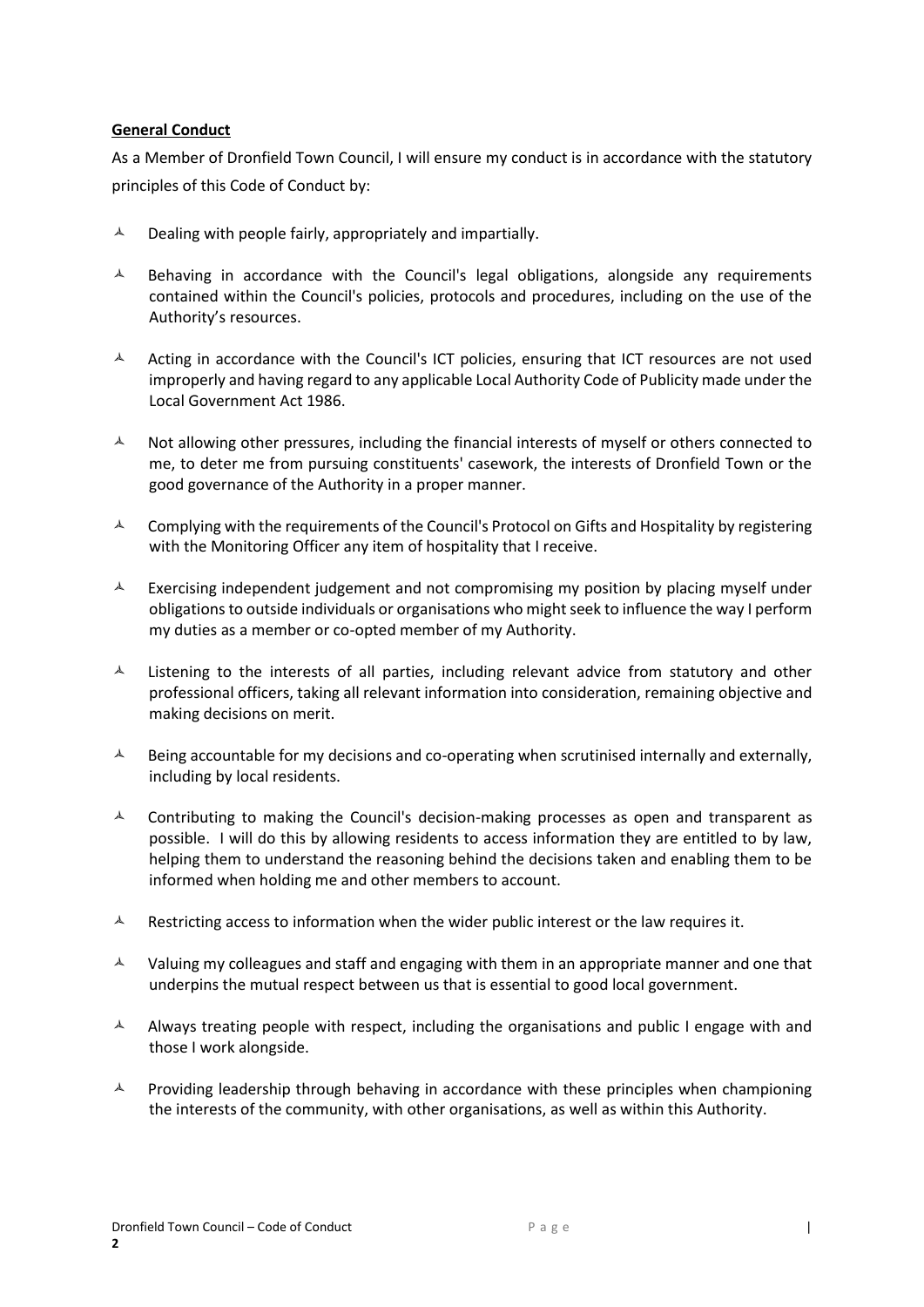## **Disclosable Pecuniary Interests**

This note explains the requirements of the Localism Act 2011 (Sections 29-34) and The Relevant Authorities (Disclosable Pecuniary Interests) Regulations 2012 in relation to disclosable pecuniary interests. These provisions are enforced by criminal sanction.

## *1 Notification of disclosable pecuniary interests*

Within 28 days of becoming a member or co-opted member, you must notify the Monitoring Officer of any 'disclosable pecuniary interests'.

A 'disclosable pecuniary interest' is an interest of yourself or your partner (which means spouse or civil partner, a person with whom you are living as husband or wife, or a person with whom you are living as if you are civil partners) within the following descriptions:

('M' means you and 'relevant person' means you and your partner, as above)

| Subject                                              | Prescribed description                                                                                                                                                                                                                                                                                                                                                                                                                          |
|------------------------------------------------------|-------------------------------------------------------------------------------------------------------------------------------------------------------------------------------------------------------------------------------------------------------------------------------------------------------------------------------------------------------------------------------------------------------------------------------------------------|
| Employment, office, trade, profession or<br>vacation | Any employment, office, trade, profession<br>or<br>vocation carried on for profit or gain.                                                                                                                                                                                                                                                                                                                                                      |
| Sponsorship                                          | Any payment or provision of any other financial<br>benefit (other than from the relevant authority)<br>made or provided within the relevant period in<br>respect of any expenses incurred by M in carrying out<br>duties as a member, or towards the election<br>expenses of M.<br>This includes any payment or financial benefit from a<br>trade union within the meaning of the Trade Union<br>and Labour Relations (Consolidation) Act 1992. |
| Contracts                                            | Any contract which is made between the relevant<br>person (or a body in which the relevant person has a<br>beneficial interest) and the relevant authority-<br>(a) under which goods or services are to be provided<br>or works are to be executed; and<br>(b) which has not been fully discharged.                                                                                                                                             |
| Land                                                 | Any beneficial interest in land which is within the<br>area of the relevant authority.                                                                                                                                                                                                                                                                                                                                                          |
| Licences                                             | Any licence (alone or jointly with others) to occupy<br>land in the area of the relevant authority for a month<br>or longer.                                                                                                                                                                                                                                                                                                                    |
| Corporate tenancies                                  | Any tenancy where (to M's knowledge)-<br>(a) the landlord is the relevant authority; and<br>(b) the tenant is a body in which the relevant person<br>has a beneficial interest.                                                                                                                                                                                                                                                                 |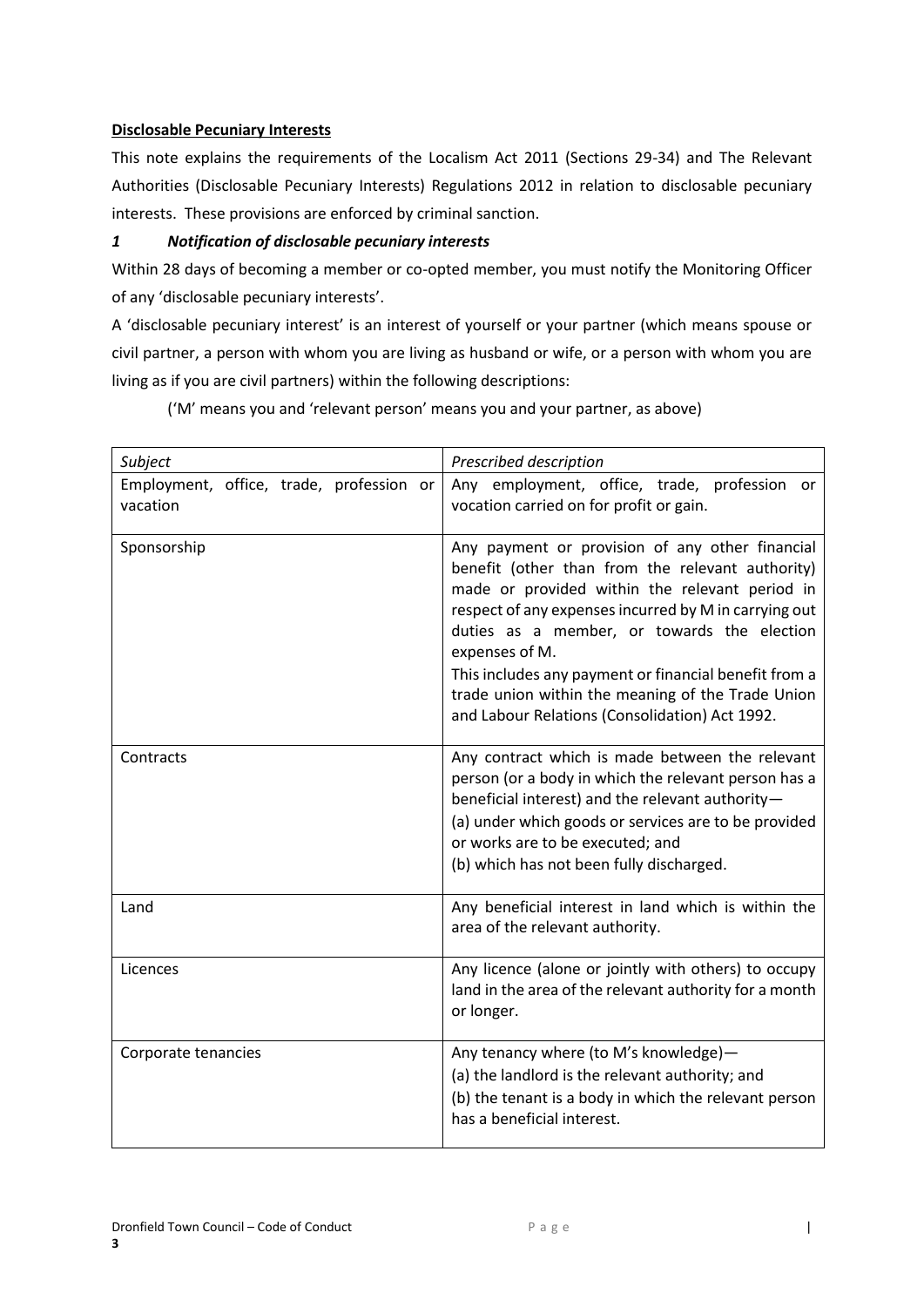| <b>Securities</b> | Any beneficial interest in securities of a body<br>where $-$                                                                                                      |
|-------------------|-------------------------------------------------------------------------------------------------------------------------------------------------------------------|
|                   | (a) that body (to M's knowledge) has a place of<br>business or land in the area of the relevant authority;                                                        |
|                   | and<br>$(b)$ either-                                                                                                                                              |
|                   | (i) the total nominal value of the securities exceeds<br>£25,000 or one hundredth of the total issued share<br>capital of that body; or                           |
|                   | (ii) if the share capital of that body is of more than<br>one class, the total nominal value of the shares of any<br>one class in which the relevant person has a |
|                   | beneficial interest exceeds one hundredth of the<br>total issued share capital of that class.                                                                     |

These descriptions on interests are subject to the following definitions;

*"the Act" means the Localism Act 2011;*

*"body in which the relevant person has a beneficial interest" means a firm in which the relevant person is a partner or a body corporate of which the relevant person is a director, or in the securities of which the relevant person has a beneficial interest;*

*"director" includes a member of the committee of management of an industrial and provident society;*

*"land" excludes an easement, servitude, interest or right in or over land which does not carry with it a right for the relevant person (alone or jointly with another) to occupy the land or to receive income;*

*"M" means a member of a relevant authority;*

*"member" includes a co-opted member;*

*"relevant authority" means the authority of which M is a member;*

*"relevant period" means the period of 12 months ending with the day on which M gives a notification for the purposes of section 30(1) or section 31(7), as the case may be, of the Act;*

*"relevant person" means M or any other person referred to in section 30(3)(b) of the Act;*

*"securities" means shares, debentures, debenture stock, loan stock, bonds, units of a collective investment scheme within the meaning of the Financial Services and Markets Act 2000 and other securities of any description, other than money deposited with a building society.*

## *2 Register of interests*

Any interests notified to the Monitoring Officer will be included in the register of interests. A copy of the register will be available for public inspection and will be published on the authority's website.

## *3 Sensitive interests*

Where you consider that disclosure of the details of a disclosable pecuniary interest could lead to you, or a person connected with you, being subject to violence or intimidation, and the Monitoring Officer agrees, if the interest is entered on the register, copies of the register that are made available for inspection and any published version of the register will exclude details of the interest, but may state that you have a disclosable pecuniary interest, the details of which are withheld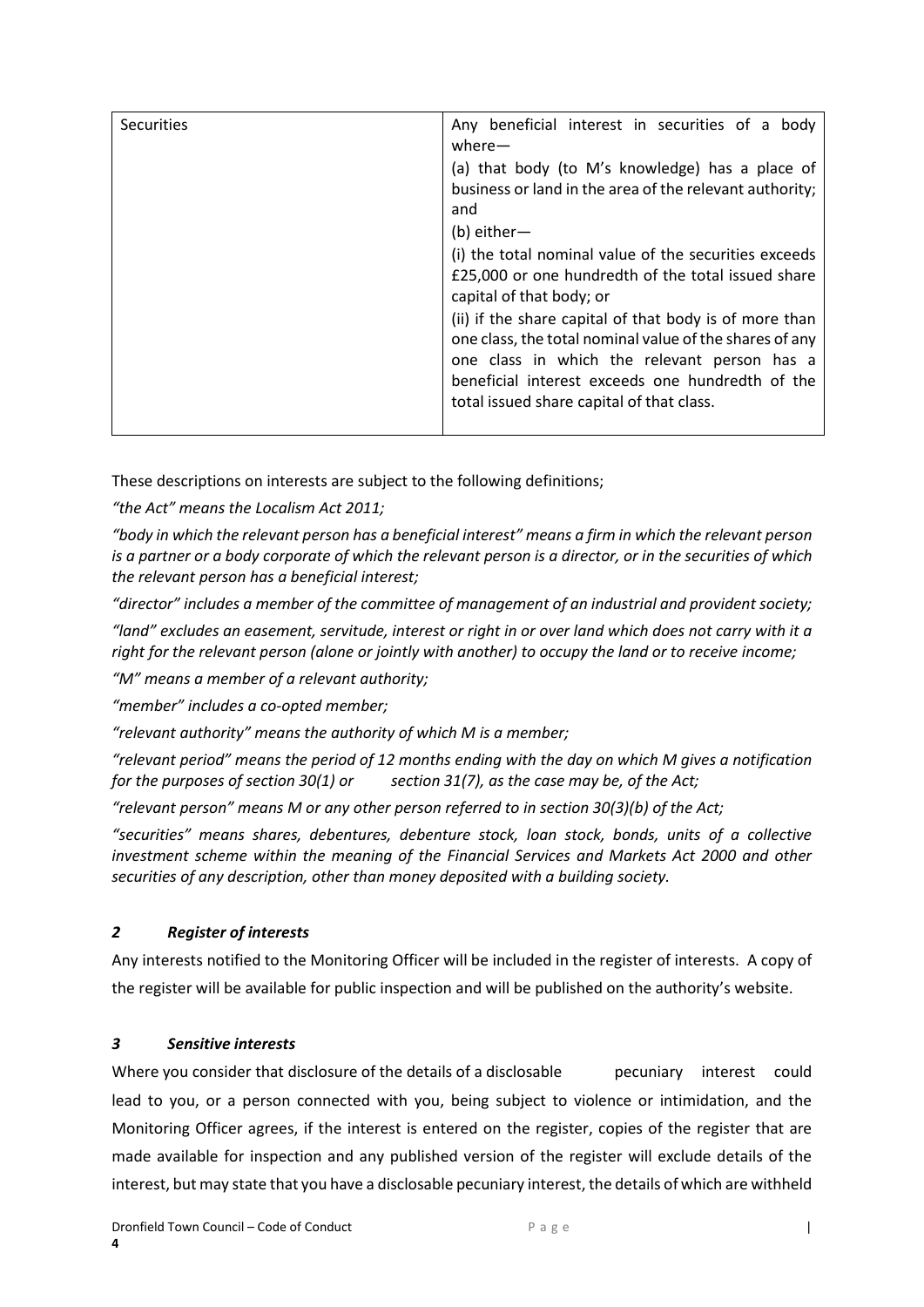under Section 32(2).

## *4 Non participation in case of disclosable pecuniary interest*

- (a) If you are present at a meeting of the authority, or any committee, sub-committee, joint committee or joint sub-committee of the authority and you have a disclosable pecuniary interest in any matter to be considered or being considered at the meeting,
	- $\lambda$  You may not participate in any discussion of the matter at the meeting.
	- $\lambda$  You may not participate in any vote taken on the matter at the meeting.
	- $\lambda$  If the interest is not registered, you must disclose the interest to the meeting.
	- $\uparrow$  If the interest is not registered and is not the subject of a pending notification, you must notify the Monitoring Officer of the interest within 28 days.

Note: In addition, Procedure Rule 18A.1 requires you to leave the room where the meeting is held while any discussion or voting takes place.

(b) Where an executive member may discharge a function alone and becomes aware of a disclosable pecuniary interest in a matter being dealt with or to be dealt with by her/him, the member must notify the Monitoring Officer of the interest and must not take any steps or further steps in the matter.

## *5 Dispensations*

The authority may grant you a dispensation to enable you to participate and vote on a matter in which you have a disclosable pecuniary interest.

Requests for dispensation must be made, in writing to the Monitoring Officer, on one of the following grounds:

 $\lambda$  That so many members of the decision-making body have disclosable pecuniary interests in a matter that it would impede the transaction of the business.

 That, without the dispensation, the representation of different political groups on the body transacting the business would be so upset as to alter the likely outcome of any vote on the matter.

 $\blacktriangle$  That the Authority considers that the dispensation is in the interests of persons living in the Authority's area;

 $\lambda$  That, without a dispensation, no member of the Cabinet would be able to participate in the matter; or

 $\blacktriangle$  That the Authority considers that it is otherwise appropriate to grant a dispensation.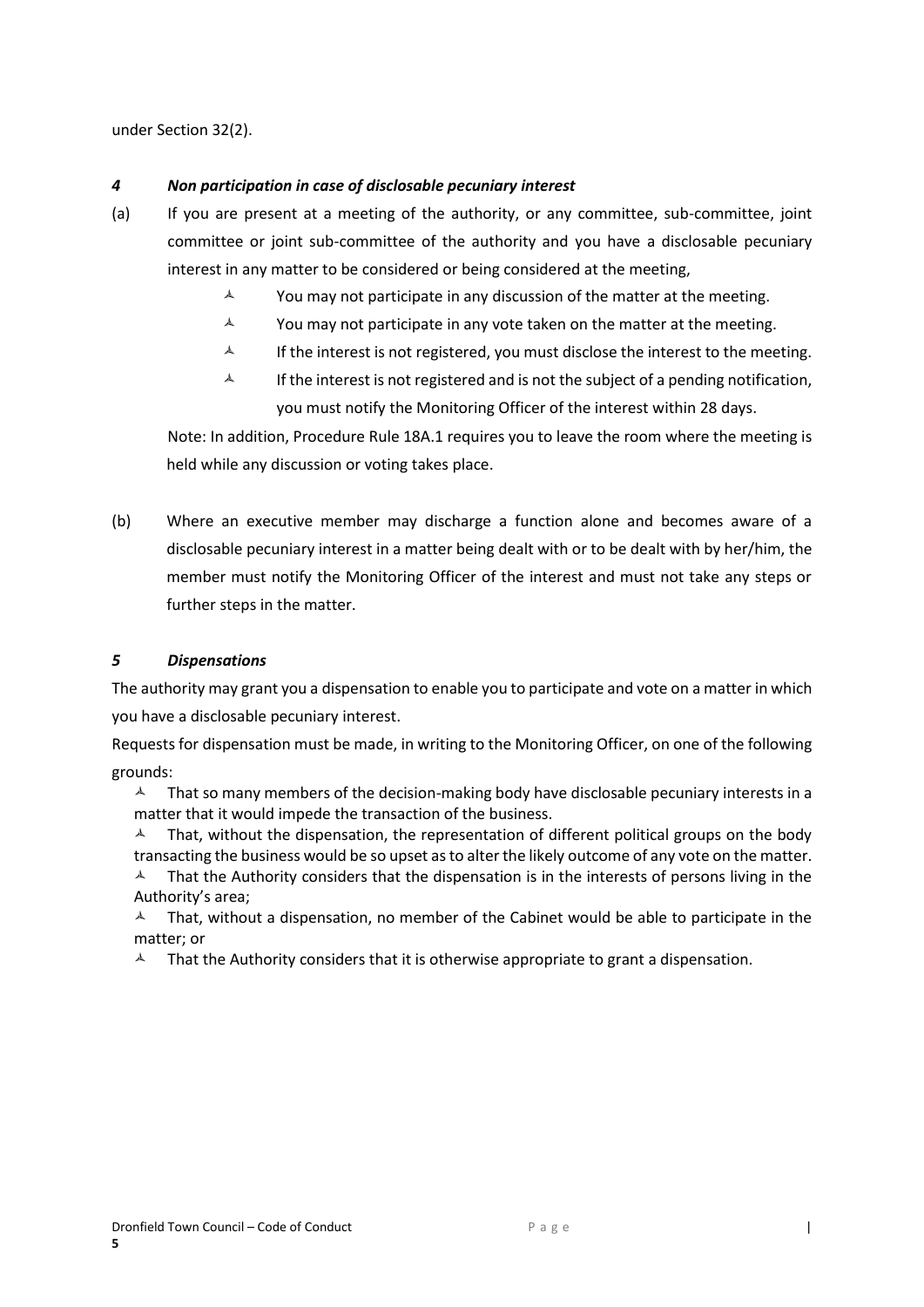# *6 Offences*

It is a criminal offence to:

 $\overline{A}$  Fail to notify the Monitoring Officer of any disclosable pecuniary interest within 28 days of election.

 $\blacktriangle$  Fail to disclose a disclosable pecuniary interest at a meeting if it is not on the register.

 $\blacktriangle$  Fail to notify the Monitoring Officer within 28 days of a disclosable pecuniary interest that is not on the register that you have disclosed to a meeting.

 $\triangle$  Participate in any discussion or vote on a matter in which you have a disclosable pecuniary interest.

 $\blacktriangle$  As an executive member discharging a function acting alone, and having a disclosable pecuniary interest in such a matter, failing to notify the Monitoring Officer within 28 days of the interest.

 $\triangle$  Knowingly or recklessly providing information that is false or misleading in notifying the Monitoring Officer of a disclosable pecuniary interest or in disclosing such an interest to a meeting.

The criminal penalties available to a court are to impose a fine not exceeding level five on the standard scale and disqualification from being a councillor for up to five years.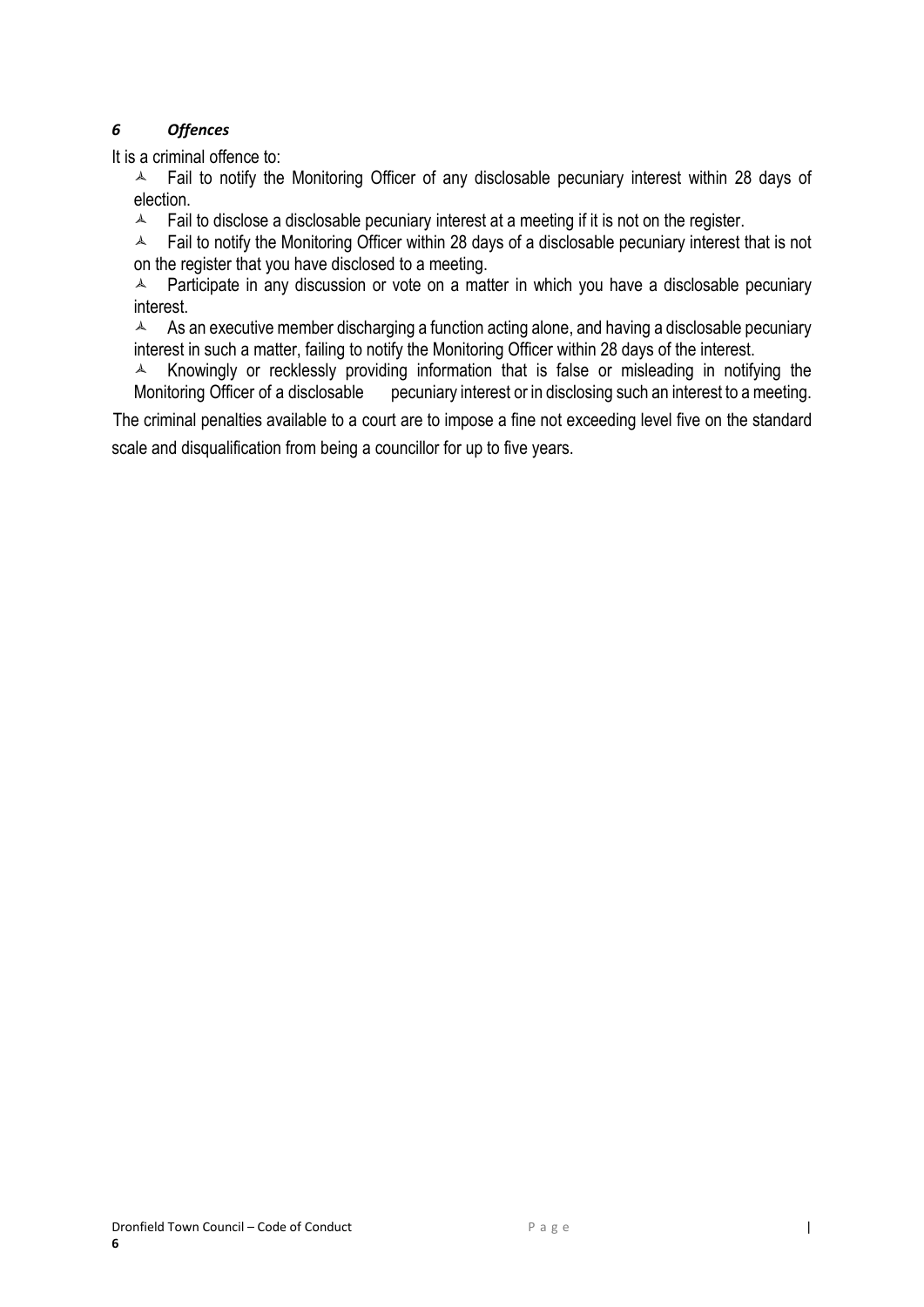## **Other Interests**

## *7 Notification of interests*

- (a) You must, within 28 days of—
	- (i) this Code being adopted by or applied to your authority; or
	- (ii) your election or appointment to office (where that is later),

notify the Monitoring Officer of your disclosable pecuniary interests that are notifiable under the Localism Act 2011 and The Relevant Authorities (Disclosable Pecuniary Interest) Regulations 2012, for inclusion in the register of interests, and

notify the Monitoring Officer in writing of the details of your other interests, where they fall within the following descriptions, for inclusion in the register of interests.

- (b) You have an other interest in any business of your authority where
	- (i) it relates to or is likely to affect—
	- (aa) any body of which you are a member or in a position of general control or management and to which you are appointed or nominated by your authority;
	- (bb) any body—
		- (1) exercising functions of a public nature;
		- (2) directed to charitable purposes; or
		- (3) one of whose principal purposes includes the influence of public opinion or policy (including any political party or trade union),of which you are a member or in a position of general control or management;
- (c) You also have another interest in any business of your authority:

(i) where a decision in relation to that business might reasonably be regarded as affecting your well-being or financial position or the well-being or financial position of a *relevant person* to a greater extent than the majority of other council tax payers, ratepayers or inhabitants of the electoral division or ward, as the case may be, affected by the decision, or

(ii) it relates to or is likely to affect any of the interests you have registered as a disclosable pecuniary interest.

- (d) In sub-paragraph 7(c)(i), a *relevant person* is—
	- (i) a member of your family or any person with whom you have a close association; or

(ii) any person or body who employs or has appointed such persons, any firm in which they are a partner, or any company of which they are directors;

(iii) any person or body in whom such persons have a beneficial interest in a class of securities exceeding the nominal value of £25,000; or

(iv) any body of a type described in paragraphs 7(b)(i)(aa) or (bb).

(e) You must, within 28 days of becoming aware of any new interest or change to any interest registered under paragraph 7(a), or as a disclosable pecuniary interest notify the Monitoring Officer of the details of that new interest or change.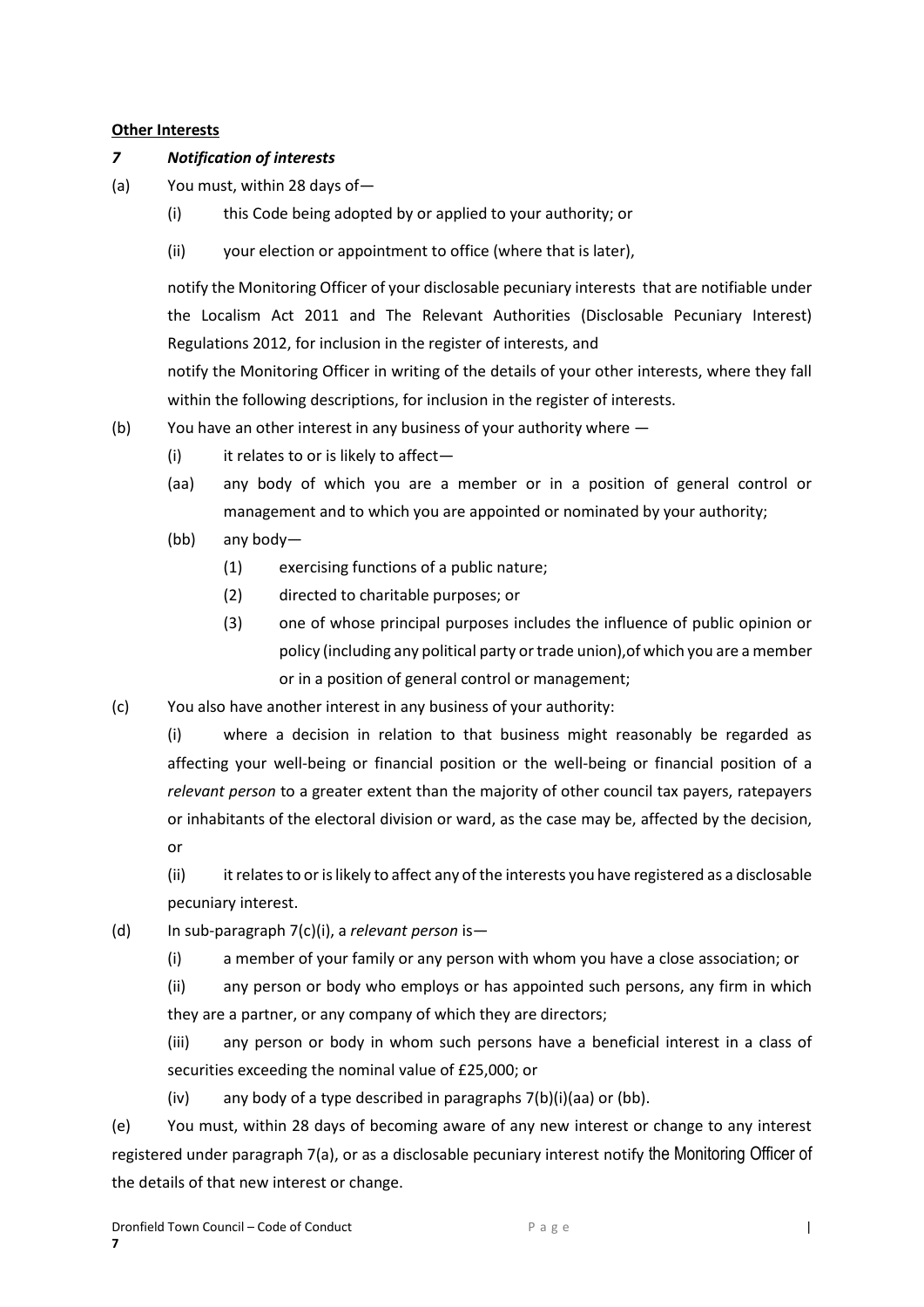## *8 Disclosure of interests*

- (a) Subject to sub-paragraphs 7(b) and (c), where you have another interest in any business of your authority, and where you are aware or ought reasonably to be aware of the existence of the other interest, and you attend a meeting of your authority at which the business is considered, you must disclose to that meeting the existence and nature of that interest at the commencement of that consideration, or when the interest becomes apparent, where it is not on your register of interests.
- (b) Where you have another interest but, by virtue of paragraph 10, sensitive information relating to it is not registered in your authority's register of members' interests, you must indicate to the meeting that you have another interest, but need not disclose the sensitive information to the meeting.

## *9 Register of interests*

Any interests notified to the Monitoring Officer will be included in the register of interests. A copy of the register will be available for public inspection and will be published on the authority's website.

## *10 Sensitive interests*

Where you consider that disclosure of the details of an interest could lead to you, or a person connected with you, being subject to violence or intimidation, and the Monitoring Officer agrees, if the interest is entered on the register, copies of the register that are made available for inspection and any published version of the register will exclude details of the interest, but may state that you have an interest, the details of which are withheld.

## *11 Non participation in case of significant other interest*

(a) Where you have an other interest in any business of your authority you also have a significant other interest in that business where the interest is one which a member of the public with knowledge of the relevant facts would reasonably regard as so significant that it is likely to prejudice your judgement of the public interest and where that business

(i) affects your financial position or the financial position of a person or body described in paragraphs 7(d); or

(ii) relates to the determining of any approval, consent, licence, permission or registration in relation to you or any person or body described in paragraph 7(d).

(b) Subject to paragraph 11(c) and (d), where you have a significant other interest in any business of your authority—

(i) You may not participate in any discussion of the matter at the meeting.

(ii) You may not participate in any vote taken on the matter at the meeting.

(iii) If the interest is not registered, you must disclose the interest to the meeting.